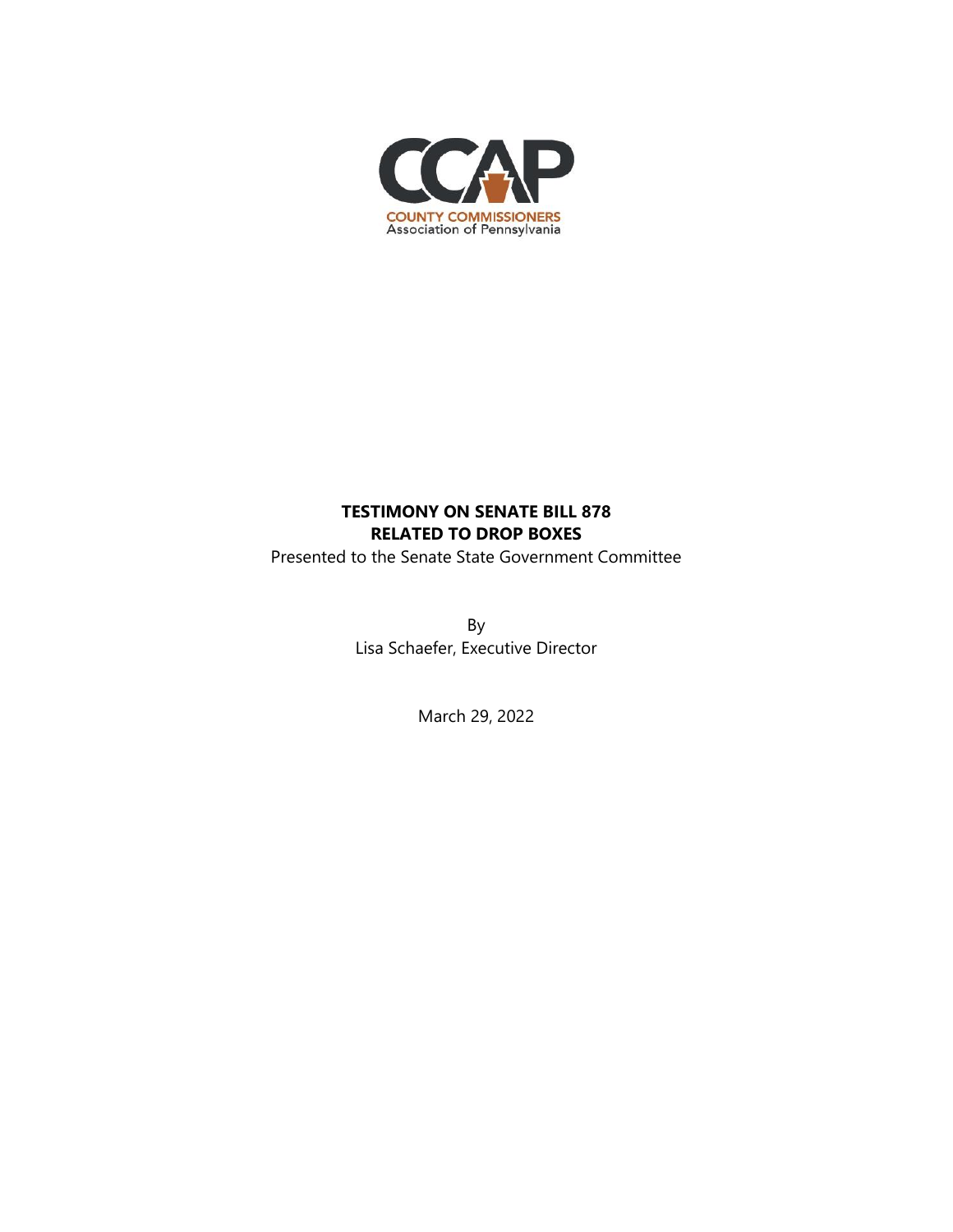Good afternoon, my name is Lisa Schaefer and I am the executive director of the County Commissioners Association of Pennsylvania (CCAP), a non-profit, non-partisan association representing the commonwealth's 67 counties. Being the key administrators of the on-theground election, Pennsylvania's 67 counties have a significant responsibility in assuring elections remain fair, secure, accurate and accessible at every step of the process. Over the past several years, counties have worked closely with the General Assembly to achieve historic changes to the Pennsylvania Election Code, including the implementation of mail-in ballots under Act 77 of 2019. We appreciate this opportunity to offer our feedback on Senate Bill 878, specifically on the provisions related to drop boxes.

To say that 2020 was a challenging year for our counties to administer elections would be an understatement at best. As you are aware, this was the first time counties implemented the changes created by Act 77, while facing additional complications created by the very serious and unprecedented circumstances of the global COVID-19 pandemic – and in the middle of a highly contentious and high turnout presidential election. We applaud the county election offices and the tens of thousands of volunteers for the many challenges that were addressed in an extremely professional manner to maintain the security and integrity of the results and deliver successful elections in 2020.

That said, counties learned a great deal from their experience implementing Act 77 during the 2020 elections, and we know there are ways in which changes to the law can improve our ability to administer elections, as well as our ability to provide more efficient results. CCAP's Elections Reform Committee – which comprises county officials and county election directors from across the state – convened shortly after the November 2020 election and began reviewing county experiences, ultimately resulting in a preliminary report and recommendations released in January 2021. These include additional Election Code amendments, particularly to tighten up those matters that became subjects of interpretation throughout the various lawsuits and guidance, including clarifications to provisions surrounding drop boxes.

Senate Bill 878, as currently drafted, attempts to further clarify in the law counties' authority to use drop boxes for mail-in ballots, after questions were raised (and litigated) as to whether Act 77 permitted the use of drop boxes, and whether drop boxes constituted polling places. Although CCAP did not take a position on whether or not drop boxes should be permitted, SB 878 meets the overall objective for clarity by expressly allowing counties to provide them if they choose.

However, we have several additional questions and comments regarding the drop box language, including the requirement that drop boxes follow the same standards as polling places. While we understand the general intent related to access and political activity restrictions, we believe spelling out the intended requirements instead of just referring to polling places would be helpful to be sure all counties are able to implement this consistently and uniformly. Some examples of polling place requirements that might need to be clarified or specifically ironed out include the following: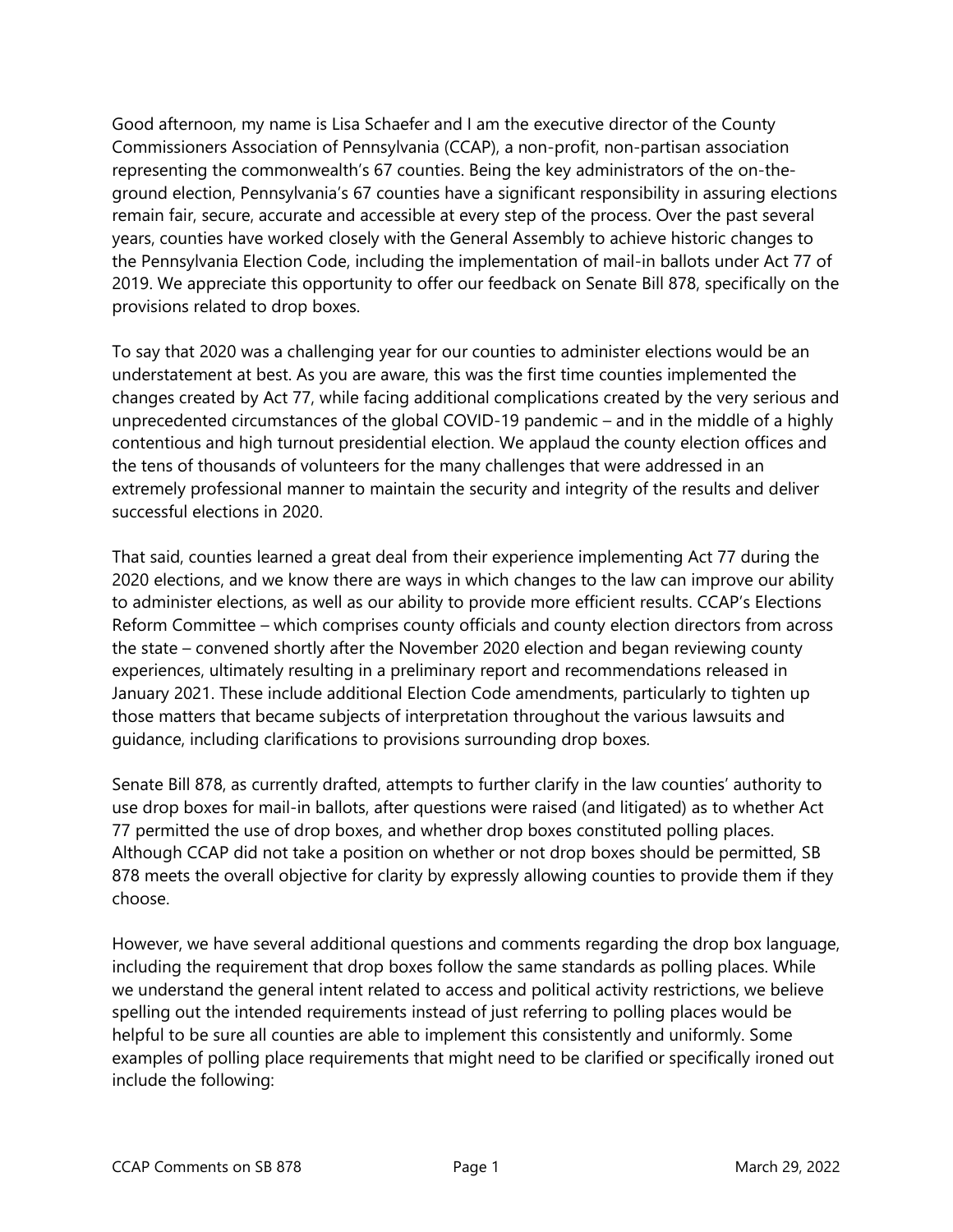- ID requirements According to prior Department of State guidance, proof of identification (ID) requirements appear to be different for voting in-person at a polling place versus absentee voting.
- Supplies Section 530 of the Election Code requires polling places to have a sufficient number of voting compartments with proper supplies, and we believe the intent is not for voters to be expected to complete their ballots at the drop box.
- Poll watchers In SB 878, it appears the term "observers" is used in place of what we commonly think of as poll watchers, although the only other time that observers are referenced in the Election Code is related to the central count process, not polling places. But making that assumption:
	- o There are requirements for poll watchers at polling places to receive official county credentials in advance and be assigned to specific precincts, including how many can be present and a requirement to remain outside the "enclosed space." Would this also apply related to drop boxes?
	- o The current law on poll watchers requires them to direct permitted challenges on a voter's qualifications directly to the Judge of Elections – is a Judge of Elections required to be at each drop box, and if not, to whom should a poll watcher direct his or her challenge? And are a voter's qualifications the only criteria a poll watcher can challenge related to a drop box?
	- o Does language prohibiting poll watchers from attempting to influence or intimidate voters (which includes photographing or videotaping voters), or otherwise interfere with the orderly process of voting, apply with regard to drop boxes? Additionally, if video recording or live streaming of drop boxes is required, it may be necessary to clarify that this is not voter intimidation, but that other photographing or videotaping of voters remains so.
- Accessibility On February 15, the U.S. Department of Justice issued quidance on requirements for drop boxes under The Americans with Disabilities Act (ADA). While these provisions seem to correlate well with requirements for polling places in terms of locations and physical access, there are standards for polling places which would mostly not apply or have varying degrees of application to drop boxes, including parking, accessible routes, ramps, protruding objects, entrances (as the ADA guidance imagines drop boxes as outside structures), lifts and voting area requirements.

Putting the polling place definition aside, there are various other questions and considerations for drop boxes that could use further clarity. Some of the other questions counties are seeking clarification on include:

- Location notification The bill would require drop box location to be announced at least 30 days before it is established in accordance with the Sunshine Law. We are unclear if this references requirements under the definition of public notice in that law to publish the information in a newspaper of general circulation, and posting at the agency, or if this language means something else.
- DOS Standards We further recommend that the Department of State be required to consult with counties in the development of standards for drop boxes, whose experience